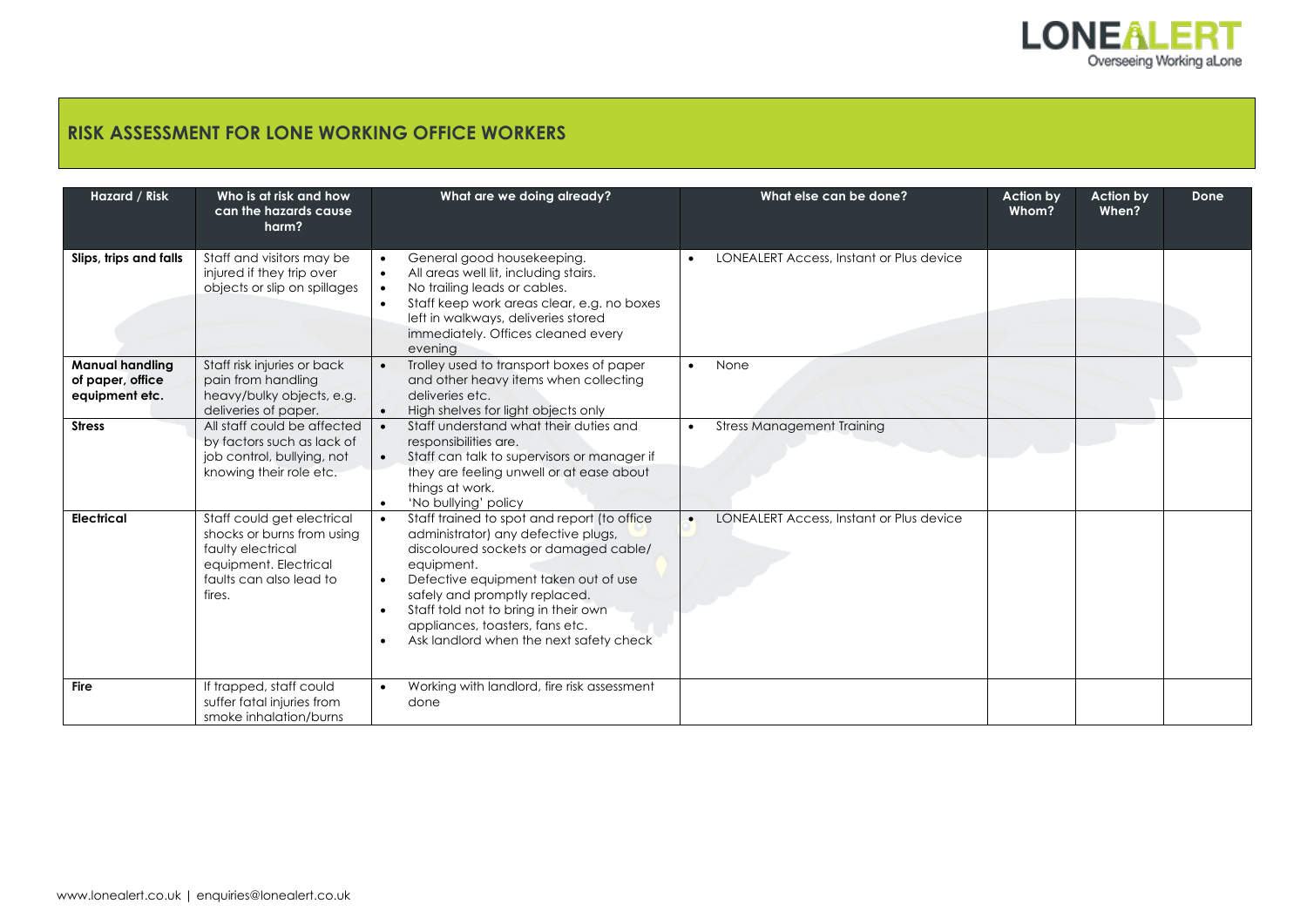

| Display screen<br>equipment           | Staff risk posture problems<br>and pain, discomfort or<br>injuries, e.g. to their<br>hands/ arms, from<br>overuse or improper use<br>or from poorly designed<br>workstations or work<br>environments.<br>Headaches or sore eyes<br>can also occur, e.g. if the<br>lighting is poor | DSE training and assessments of workstation<br>from CD ROM carried out by all new<br>starters early on in induction.<br>Reassessment to be carried out at any<br>$\bullet$<br>change to work feature, e.g. equipment,<br>furniture or the work environment such as<br>lighting.<br>$\bullet$<br>Workstation and equipment set to ensure<br>good posture and to avoid glare and<br>reflections on the screen.<br>Shared workstations are assessed for all<br>$\bullet$<br>users.<br>Work planned to include regular breaks or<br>$\bullet$<br>change of activity.<br>Lighting and temperature suitably<br>controlled.<br>Adjustable blinds at window to control<br>natural light on screen<br>Noise levels controlled.<br>$\bullet$<br>Eye tests provided for those who need<br>them<br>Laptop users trained to carry out own DSE<br>$\bullet$<br>assessment for use away from office.<br>When used at office, laptop should be<br>used with docking station, screen,<br>keyboard and mouse. | None<br>$\bullet$                                     |  |
|---------------------------------------|------------------------------------------------------------------------------------------------------------------------------------------------------------------------------------------------------------------------------------------------------------------------------------|---------------------------------------------------------------------------------------------------------------------------------------------------------------------------------------------------------------------------------------------------------------------------------------------------------------------------------------------------------------------------------------------------------------------------------------------------------------------------------------------------------------------------------------------------------------------------------------------------------------------------------------------------------------------------------------------------------------------------------------------------------------------------------------------------------------------------------------------------------------------------------------------------------------------------------------------------------------------------------------------|-------------------------------------------------------|--|
| <b>Fire</b>                           | If trapped, staff could<br>suffer fatal injuries from<br>smoke inhalation/burns                                                                                                                                                                                                    | Working with landlord, fire risk assessment<br>$\bullet$<br>done                                                                                                                                                                                                                                                                                                                                                                                                                                                                                                                                                                                                                                                                                                                                                                                                                                                                                                                            | <b>LONEALERT Plus device</b><br>$\bullet$             |  |
| Intruder                              | Physical Assault, non-<br>physical assault or<br>robbery                                                                                                                                                                                                                           | Keep all doors locked whilst working alone<br>$\bullet$<br>Use dim lighting<br>$\bullet$<br>Have a safe escape place<br>$\bullet$<br>Issue Lone Working devices<br>$\bullet$                                                                                                                                                                                                                                                                                                                                                                                                                                                                                                                                                                                                                                                                                                                                                                                                                | LONEALERT Instant or Plus device                      |  |
| <b>Physical Assault</b>               | Staff could experience<br>both physical and non -<br>physical assault including<br>mugging                                                                                                                                                                                         | Lone Worker Training<br>$\bullet$<br>Personal attack alarm<br>$\bullet$<br>Lone Working device<br>$\bullet$                                                                                                                                                                                                                                                                                                                                                                                                                                                                                                                                                                                                                                                                                                                                                                                                                                                                                 | LONEALERT Instant or Plus device                      |  |
| <b>Seeing Clients</b><br><b>Alone</b> | Staff could experience<br>both physical and non -<br>physical assault including<br>mugging                                                                                                                                                                                         | Should not be happening                                                                                                                                                                                                                                                                                                                                                                                                                                                                                                                                                                                                                                                                                                                                                                                                                                                                                                                                                                     | LONEALERT Access, Instant or Plus device<br>$\bullet$ |  |
| <b>Late Night Work</b>                | Staff could experience<br>both physical and non -<br>physical assault including<br>mugging                                                                                                                                                                                         | Lone Worker Training                                                                                                                                                                                                                                                                                                                                                                                                                                                                                                                                                                                                                                                                                                                                                                                                                                                                                                                                                                        | LONEALERT Access, Instant or Plus device              |  |